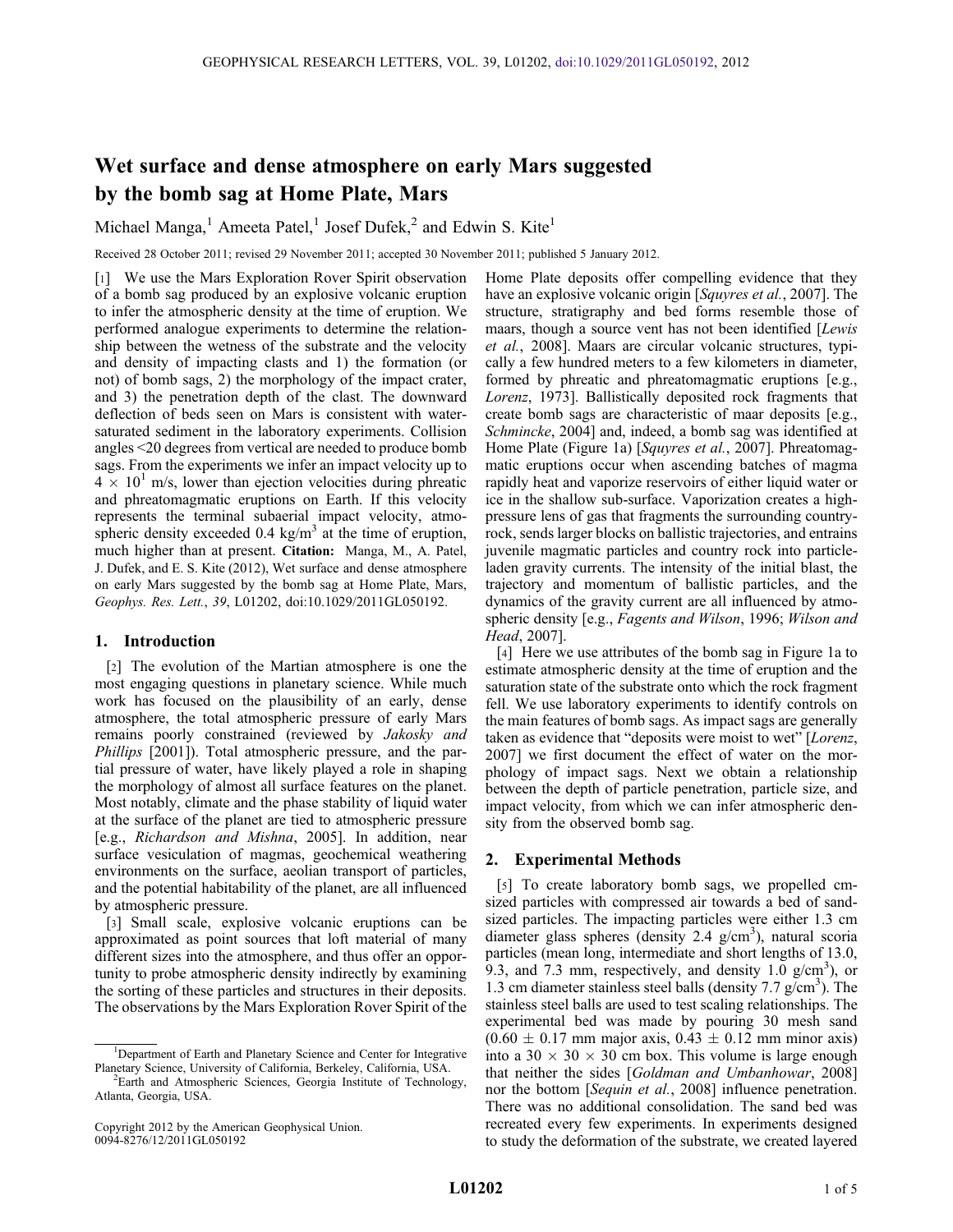

Figure 1. (a) Bomb sag identified by Mars Exploration Rover Spirit, Home Plate, Mars. Clast is 3.8 cm wide [Lewis et al., 2008]. Vertical slice through the bomb sag experiments with glass spheres for (b) dry sand, (c) damp sand (arrows indicate clots of ejected damp sand), and (d) water saturated sand. In Figure 1d, the horizontal dashed line indicates the sand surface, d is the penetration depth, and  $2R$  in the particle diameter. The layering was horizontal prior to each experiment, and layering is defined by different color sand grains. Vertical slices were made after saturating the sand and then allowing gravity to drain excess water – this provides cohesion to the sand. Velocities are 47.4, 45.7, and 43.7 m/s, for Figures 1b, 1c, and 1d, respectively. High resolution jpeg at http://www.nasa.gov/images/content/ 175701main\_mer20070503hisres-c.jpg.

substrates with alternating layers of dark and light colored sand with otherwise similar properties.

[6] Our choice of sand size is based on the size of particles in the Home Plate beds. The Microscopic Imager on the rover measured 0.2–0.4 mm diameter particles in the "upper unit" that overly the "lower unit" in which the bomb sag was found [Squyres et al., 2007]. The lower unit does not at present have a clastic texture, either because the grain size is

smaller than the resolution of the imager  $(0.1 \text{ mm})$ , or more likely because diagenesis has obscured the original texture [Lewis et al., 2008]. Knobby structures in the lower unit have diameters of  $\sim$ 1 mm [Lewis et al., 2008]. These structures in the lower unit have been interpreted as accretionary lapilli [Wilson and Head, 2007].

[7] We considered dry sand, water saturated sand, and damp sand in which the sand was saturated and then allowed to drain under the influence of gravity. The Home Plate observations agree best with morphologies produced in water-saturated sand (section 3) and we thus performed most of our experiments with water-saturated substrates.

[8] We varied impact velocity from 3–54 m/s for the glass beads, 3–89 m/s for the scoria particles, and 3–32 m/s for the stainless steel balls. These velocities are close to, but also somewhat less than, typical ejection velocities of ballistic clasts at maars and phreatic eruptions on Earth, 50–120 m/s [e.g., Self et al., 1980; Le Guern et al., 1980; Mastin, 1991; Fagents and Wilson, 1993; Valentine et al., 2011; Sottili et al., 2011]. Maximum velocities and clast sizes are limited by safety concerns. Velocity was measured using a high-speed camera that recorded 1000 frames per second. Collision angle  $\phi$ , measured with respect to vertical, was varied from 0 to 40 degrees.

## 3. Qualitative Observations: Bomb Sag Morphology

[9] Figure 1 shows substrate deformation produced for different saturation conditions. The impacting particles are the same, 13 mm diameter glass spheres with velocities of  $\sim$ 44 m/s. In dry sand, layers are deflected upward in the vicinity of the particle, and sand particles are ejected from the crater created by the impact. In damp sand, clots of damp sand are ejected from the crater and the layered structure is undisturbed. Ejected clumps of sand are visible in Figure 1c. In water-saturated sand, the layers are deflected downward by the impacting particle and comparatively less sand is ejected from the crater. Penetration depth is greatest in dry sand, and smallest in water-saturated sand.

## 4. Quantitative Observations: Bouncing Particles and Penetration Depth

[10] Figure 2 shows the fraction of particles that create bomb sags as a function of impact angle  $\phi$  for 10–16 experiments at each angle. We define a bomb sag as a crater that retains the particle. For angles  $> 20^\circ$ , particles are not retained in the crater created by the impact. For reasons we do not understand, low density scoria is less likely to be retained in their craters.

[11] The inset of Figure 2 shows the velocity of the glass spheres and whether they are retained within the crater (filled triangles), or bounce out of it (open circles). The mean velocity of particles that formed bomb sags,  $28 \pm 15$  m/s, is essentially identical to those that did not,  $32 \pm 16$  m/s implying that impact velocity does not affect whether particles remain in the craters they form. This is also the case for dry materials [e.g., Nishida et al., 2010].

[12] Figure 3a shows penetration depth  $d$  normalized by particle diameter  $2R$  as a function of impact velocity. We use the vertical component of velocity  $U$  as previous experiments found that work done scales with the velocity normal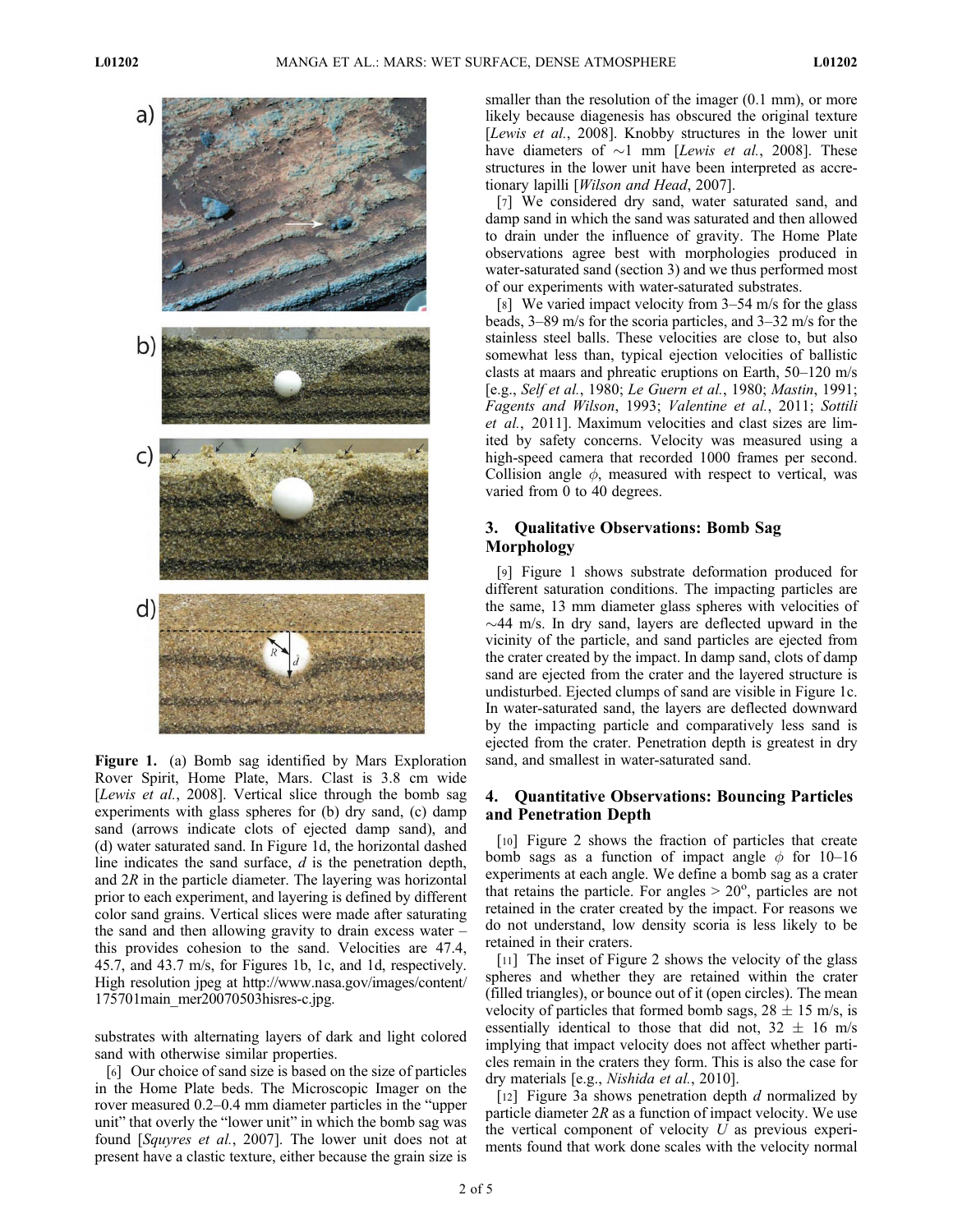

Figure 2. Fraction of sag-forming impacts in water-saturated sand as a function of collision angle (measured with respect to vertical) for glass spheres (filled circles) and natural scoria (open circles). Inset shows details of the glass sphere experiments and the velocity of the impacts that formed bomb sags (filled triangles) and those that did not (open circles).

to the surface [Sklar and Dietrich, 2004]. We show only measurements for water-saturated sand. For a given velocity, more dense particles have a greater penetration depth.

[13] The penetration of objects into granular materials is of widespread interest and the subject of many studies, in part because it probes granular mechanics. The most closely related experiments to those we present here are impacts into dry granular materials, at speeds low enough that particles are not buried, in which

$$
\frac{d}{2R} = c \left[ \left( \frac{\rho_p}{\rho_s \mu^2} \right)^{3/2} \frac{U^2}{2gR} \right]^{1/3} \tag{1}
$$

for a wide range of all parameters, except gravity g which could not be varied (modified from Uehara et al. [2003] according to Katsuragi and Durian [2007]). Here  $\rho_p$  and  $\rho_s$ are particle and substrate density, respectively,  $\mu$  is the tangent of the angle of repose, and  $c$  is a dimensionless scaling constant. For our experiments we use measured  $\rho_s = 2.1$  g/cm<sup>3</sup> and a repose angle of 35°. The expression on the right hand side is a dimensionless impact energy, which scales with  $U<sup>2</sup>$ , though the normalization is empirical and lacks a theoretical derivation [Newhall and Durian, 2003]. We assume the same functional form applies to our wet sand experiments. Figure 3b shows that the normalization in equation (1) collapses our data to a single curve, at least over the limited range of parameters we are able to investigate. A best fit to all the data gives  $c = 0.0234 \pm 0.0006$ ; if we assume the exponent 1/3 is a free parameter, a best-fit gives  $c = 0.022 \pm 0.008$  and an exponent of  $0.0340 \pm 0.008$ , consistent with equation (1).

[14] The scatter in the measurements is larger than the uncertainties of the measurements. This is similar to other measurements of impact-related properties of natural volcanic materials including energy loss upon collision [Cagnoli and Manga, 2003; Dufek and Manga, 2008], or whether particles bounce [Dufek et al., 2009]. Scatter in the present experiments likely reflects the heterogeneity of bed properties including variations in the force chain networks [e.g., Liu et al., 1995; Daniels et al., 2004] and small variations in

particle concentration and hence particle packing [e.g., Royer et al., 2011; de Bruyn and Walsh, 2004]. We are not able to create identical beds at the grain-by-grain scale for the experiments, nor do we expect that surge deposits and other natural substrates will have spatially homogeneous granular structures. We thus suggest that the scatter in Figure 3 identifies the uncertainties and limitations to



Figure 3. (a) Dimensionless penetration depth (depth  $d$ divided by particle diameter  $2R$ ) as a function of impact velocity (stars: stainless steel; open squares: scoria; filled circles: glass). Curve is best fit to the glass sphere data,  $d/2R = 0.096U^{0.588}$ . (b) Same data as in Figure 3a but impact velocity is normalized as proposed by Newhall and Durian [2003]; curve is best fit to equation (1) with  $c = 0.0233$ . The Home Plate bomb sag has  $d/2R = 0.54 \pm 0.1$ , indicated by the horizontal black and dotted lines. Values on the abscissa between  $3 \times 10^3$  and  $6 \times 10^4$  are consistent with the observed penetration depth.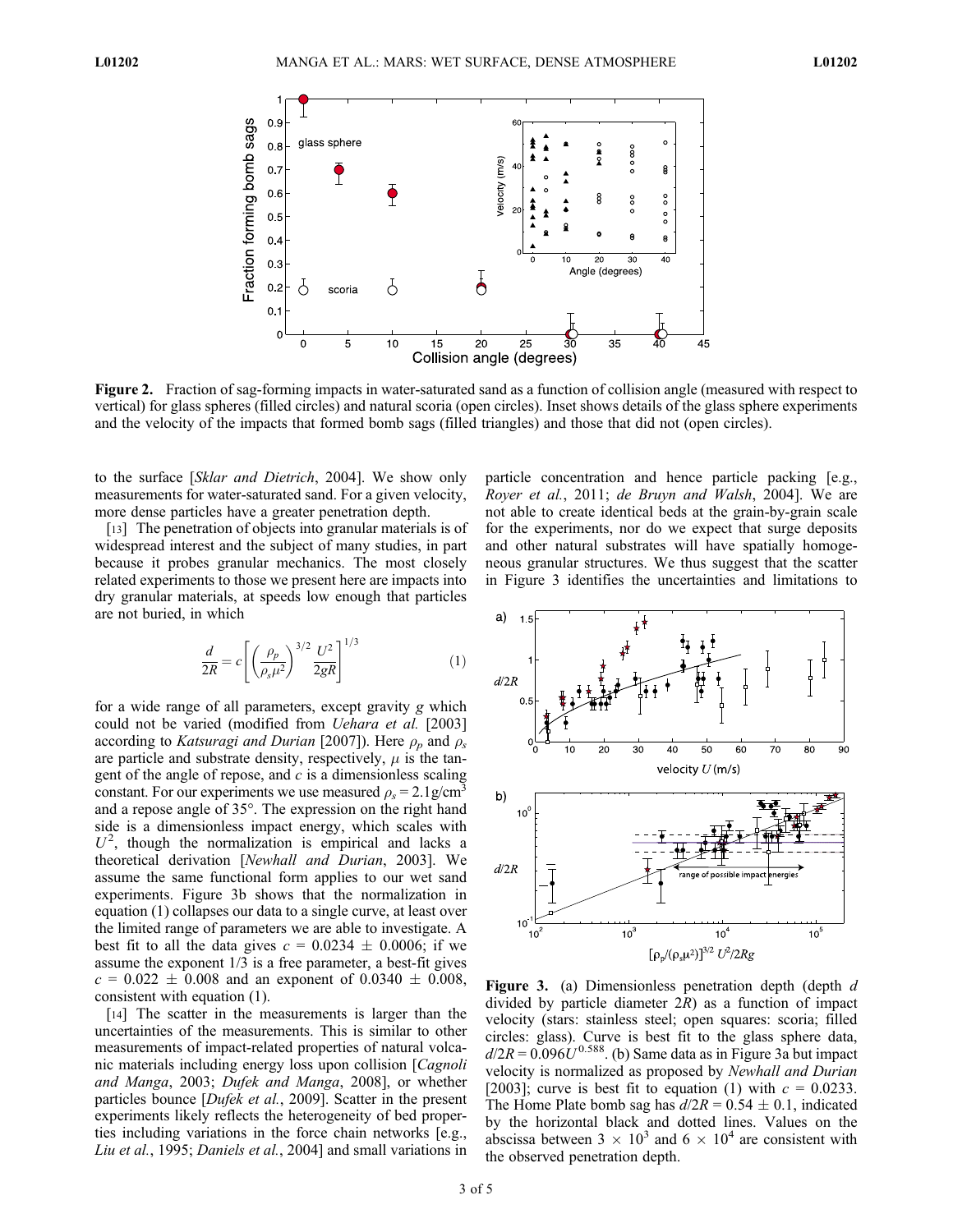quantitative analysis of the penetration depth of natural bomb sags.

# 5. Discussion

[15] Our experiments allow us to assess the role of substrate saturation, impact angle, and impact velocity on the formation of bomb sags. We now attempt to use the laboratory experiments to provide constraints on the substrate and atmospheric density at the time of the Home Plate eruption.

[16] We begin by emphasizing some of the limitations that must be kept in mind as we interpret the experiments. Foremost, Spirit imaged only one bomb sag, so we have a limited ability to assess uncertainty. We thus focus on the ability to reject the hypothesis that atmospheric density was similar to that at present. Additional caveats: we have not considered the effect of grain shape, size distribution and sorting in the substrate; our laboratory bombs are smaller than the one at Home Plate; we are unable to measure the three-dimensional shape of the bomb and impact crater; the experiments were not performed in a reduced gravity environment.

[17] The Home Plate bomb sag (Figure 1a) most closely resembles the water-saturated morphology in Figure 1d. We thus infer that the lower unit at Home Plate was also wet at the time of eruption. Water saturated conditions may imply a warmer temperature due to a warmer climate, melting of snow or ground ice by hot pyroclastic material, or a warmer subsurface produced by hydrothermal activity maintained by the volcanic system that created the eruption [e.g., Schmidt] et al., 2008]. Localized water saturation can also be achieved during phreatic eruptions when the initial steam blast expands and cools, and liquid water coats particles or aggregates of ash [e.g., Lathem et al., 2011]. We do not favor deposition over actively degassing sediments as no degassing features are evident, and the layering in Figure 1a is well defined and preserved.

[18] There are other blocks in Figure 1a that do not have sags. This could indicate changing substrate conditions or the blocks could be impact ejecta, but we suggest that this may reflect the small probability of forming sags, as shown in Figure 2. The Home Plate sag is likely not proximal to the vent owing to the small number of blocks and well-sorted deposits [Lewis et al., 2008] so large collision angles are possible.

[19] Lewis et al. [2008] made topographic measurements to ensure that the apparent bed deflection seen in Figure 1a is not a consequence of viewing geometry or outcrop orientation. Based on their stereo data there is a 1.4 cm deflection, d', in the vertical direction. Assuming normal impact to the bed (Figure 2), and bed slopes  $\delta$  between  $10^{\circ}$  and  $30^{\circ}$ (K. Lewis personal communication, 2011), the penetration depth  $d = d'$ /cos $\delta$  is between 1.4 and 1.6 cm. For bomb size, we use the mean of the long and short axes, 3.8 cm and 1.8 cm based on the work of *Lewis et al.* [2008], to estimate  $2R = 2.8$  cm. The penetration depth  $d/2R$  is thus  $0.54 \pm 0.1$ . Our experimental measurements in Figure 3 thus imply values on the abscissa between  $3 \times 10^3$  and  $6 \times 10^4$ .

[20] To obtain an impact velocity we assume a clast density of 2.4  $g/cm<sup>3</sup>$ , because the bomb size suggests that it is a lithic fragment and not a juvenile clast [Wilson and Head, 2007]. From equation (1), the implied impact velocity is thus between 10 m/s and 40 m/s. This is similar to the range of 10 to 50 m/s we would infer from Figure 3a, assuming that the lab experiments apply directly, and unscaled, to Mars. The ranges we report are based on the range of experimental data rather than being obtained from best-fit equations.

[21] Impact velocities are lower than typical ejection velocities at maars on Earth (section 2). Ejection velocities should be comparable on both planets. Bombs and other granular material ejected during the eruption are initially accelerated by the pressure difference between steam and the weight of overlying material. Atmospheric pressure, on Earth or Mars, is a small contribution compared to lithostatic and critical point pressures, and the initial acceleration is likely insensitive to atmospheric conditions. Only later do atmospheric drag and gravity substantially influence the trajectory and velocity of the clasts.

[22] We consider the possibility that the low impact velocity was caused by atmospheric drag. We assume impact at the terminal velocity

$$
u_{term} = \sqrt{\frac{2mg}{\rho AC_d}}
$$
 (2)

where *m* is clast mass, *g* is gravity,  $\rho$  atmosphere density, *A* particle cross-section area, and  $C_d$  is the drag coefficient. We use a clast diameter of 2.8 cm.  $C_d$  is between 0.1 and 0.5 [Achenbach, 1972]. This range of drag coefficients is appropriate for particle Reynolds numbers between  $10^3 - 10^7$ which should encompass gas properties for atmospheres with pressures from  $10^2 - 10^6$  Pa. The laminated bedding suggests dilute density currents, so we can neglect enhanced drag from particle-particle collisions [Dufek et al., 2009]. A terminal velocity of <40 m/s implies minimum atmospheric densities of  $0.4 \text{ kg/m}^3$ ; for comparison, the present atmosphere density on Mars is  $0.02 \text{ kg/m}^3$  and the density of Earth's atmosphere at STP is  $1.3 \text{ kg/m}^3$ . Despite uncertainties in the terms used to evaluate (2), the inferred density is clearly larger than at present.

[23] The implications for the nature and evolution of early Mars climate are attended by a few important caveats. First, the observation probes an unknown point in time. Orbital imagery of Gusev crater shows that Home Plate lies on areally restricted Noachian inliers [Rice et al., 2010] rather than the extensive early Hesperian  $\sim$ 3.65 Ga Gusev lava plains [Greeley et al., 2005]. However, the Home Plate deposits themselves may be Hesperian or younger. Second, we assume the clast was ejected by a hydromagmatic eruption and that ejection velocities are comparable to those on Earth, and attribute the low impact velocity to atmospheric drag (though we cannot exclude the possibility that the sag may have been produced by a particle that bounced and hence had lower velocity). We do not favor purely ballistic transport at velocities less than the terminal velocity because a collision angle  $\leq$ 20 $\degree$  (Figure 2) and impact velocity  $\leq$ 40 m/s (Figure 3), require a proximal vent within 350 m, and the Home Plate deposits do not appear to be proximal [Lewis et al., 2008]. There are, however, two mounds, "Goddard" and "von Braun", that are  $\sim$ 200 m away [*Rice et al.*, 2010] that could be sources. Third, deposition into standing water would lower the impact velocity on the substrate. Fourth, the inference of a wet surface does not require a much